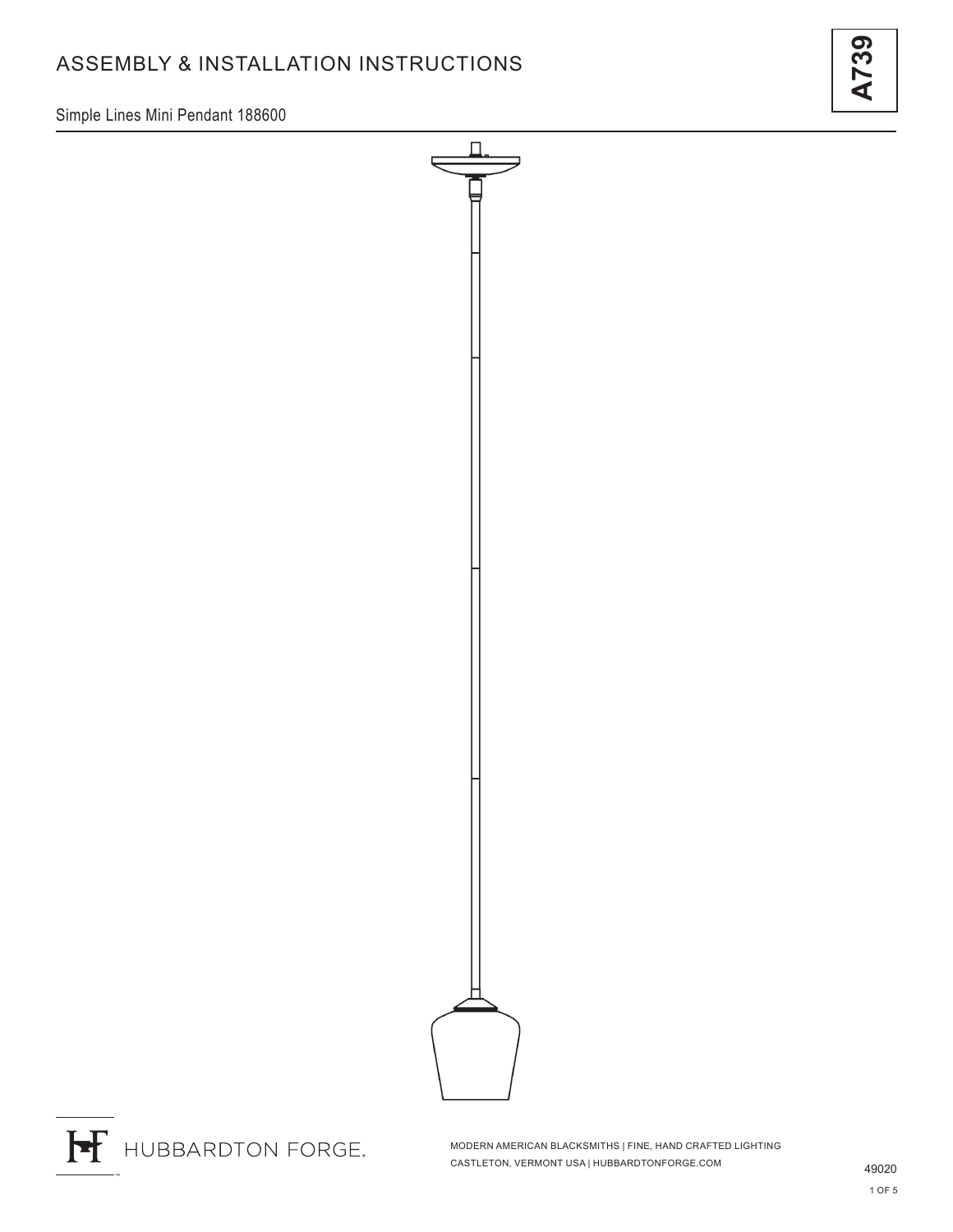### **Component Parts**

- **A Fixture**
- **B Fixture Coupling**
- **C Crossbar**
- **D Jam Nut**
- **E Threaded Nipple**
- **F Ground Screw**
- **G Canopy Ring**
- **H Canopy**
- **I Swivel**
- **J 3" Fixture Pipe (1)**
- **K 6" Fixture Pipe (1)**
- **L 12" Fixture Pipe (3)**
- **M Stem Nipple (6)**
- **N Socket**
- **O Bulb (included)**
- **P Retaining Ring (2)**
- **Q Inner Glass**
- **R Outer Glass**
- **S Spacer**
- **T Socket Tool**

**A739**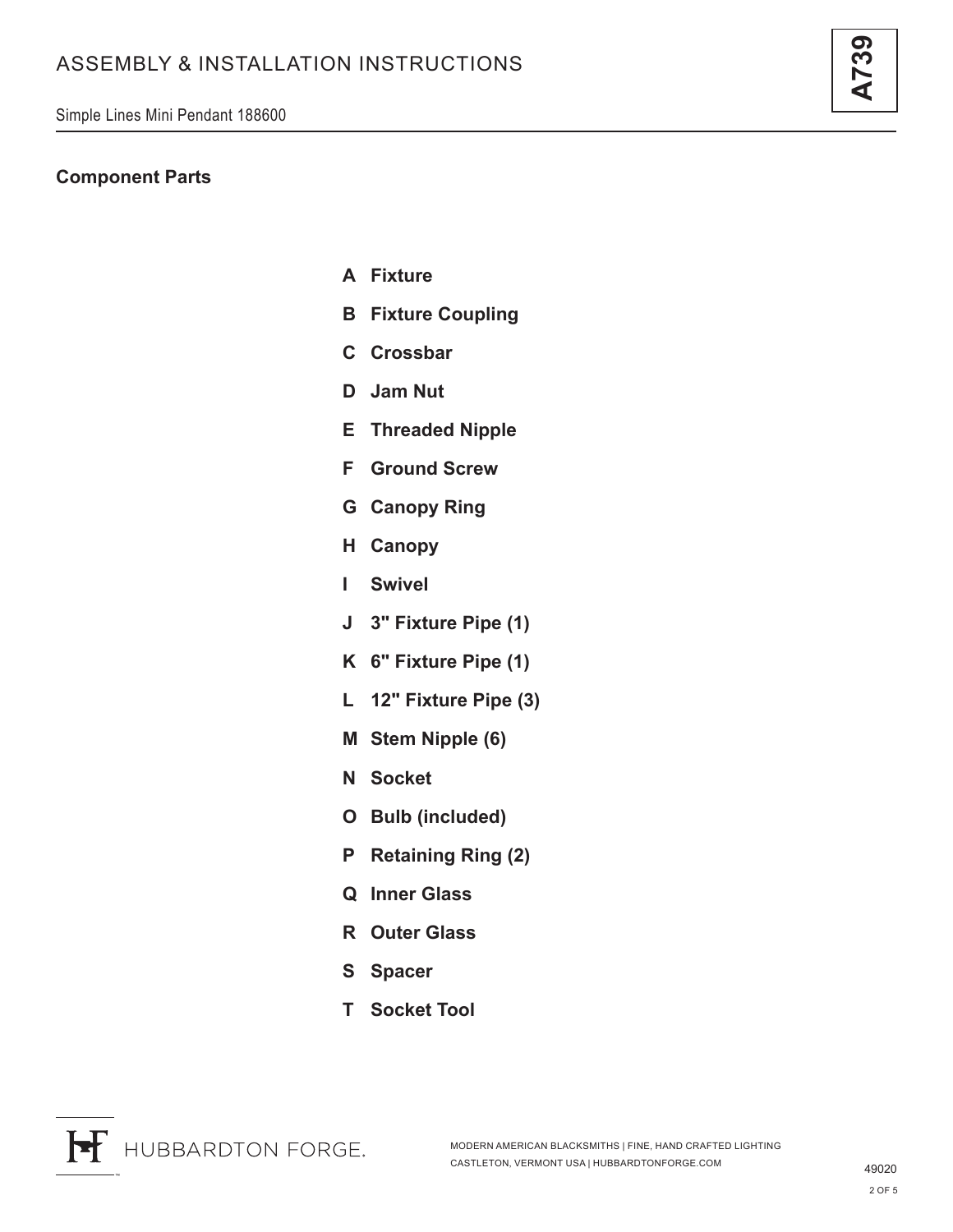

#### Simple Lines Mini Pendant 188600

**CAUTION:** *FAILURE TO INSTALL THIS FIXTURE PROPERLY MAY RESULT IN SERIOUS PERSONAL INJURY OR DEATH AND PROPERTY DAMAGE.* We recommend installation by a licensed electrician. This product must be installed in accordance with applicable installation code(s), by a person familiar with the construction and operation of the product and the hazards involved.\*

Caution: Do not exceed maximum wattage noted on fixture. Use only recommended bulbs with fixture.

Please Note: After installation extra hardware and accessories are possible due to our kits are used on multiple products and options.

#### **To Install Fixture** *(Figure 1) on following page*

**CAUTION:** BE SURE POWER IS OFF AT THE MAIN BREAKER BOX PRIOR TO INSTALLATION.

- 1. Carefully unpack fixture (A) from the carton.
- 2. Thread jam nut (D) and crossbar (C) onto threaded nipple (E) with ground screw (F) facing towards swivel (I); leave both parts loose.
- 3. Using two machine screws (not provided), temporarily fasten crossbar (C) to the electric box.

**NOTE:** A NEW ELECTRIC BOX COMES WITH SCREWS. WHEN REPLACING A FIXTURE, RETAIN THE EXISTING SCREWS FOR USE WITH THE NEW FIXTURE.

- 4. Adjust the length of threaded nipple (E) in crossbar (C) so that canopy ring (G) will hold canopy (H) against the ceiling with no threads showing for best appearance. When the correct adjustment is established, tighten jam nut (D) against crossbar (C) to secure the adjustment.
- 5. Remove crossbar (C) from the electrical box and proceed with the assembly instructions.
- 6. Locate fixture pipes (J, K, L), fixture (A) and stem nipples (M). Nipples (M) can be found in the kit bag.
- 7. Provided are multiple fixture pipes in three different lengths. Choose the combination that will acheive the overall height desired. Refer to the table below to determine the pipes required to reach the desired overall height. Once you have determined the components necessary, feed the wires that exit fixture coupling (B) through the individual components and thread pipes and couplings together. Wires will slip easier through loose components than through pipes and couplings that are pre-assembled. Once wires are run, apply thread locking compound to all the connection points and assemble the pipes and nipples.

|                                                     |              | <b>Overall Height of Fixture</b> |                                                            |      |      |               |      |      |      |      |           |      |      |      |      |      |      |
|-----------------------------------------------------|--------------|----------------------------------|------------------------------------------------------------|------|------|---------------|------|------|------|------|-----------|------|------|------|------|------|------|
|                                                     |              | 0 <sub>7</sub><br>Ö. I           | $\overline{a}$ $\overline{a}$ $\overline{a}$<br><b>LL.</b> | 14.7 | 17.7 | $20 -$<br>ZU. | 23.7 | 26.7 | 29.7 | 32.7 | 35.7<br>. | 38.7 | 41.7 | 44.7 | 47.7 | 50.7 | 53.7 |
| ਰ।<br>$\bar{a}$<br>은<br>т.<br>-<br>ਨ<br>-a»<br>. ∝≊ | 3" Pipe (J)  |                                  |                                                            |      |      |               |      |      |      |      |           |      |      |      |      |      |      |
|                                                     | 6" Pipe (K)  |                                  |                                                            |      |      |               |      |      |      |      |           |      |      |      |      |      |      |
|                                                     | 12" Pipe (L) |                                  |                                                            |      |      |               |      |      |      |      |           |      |      |      |      |      |      |

**NOTE:** APPLICATION OF THE THREAD LOCKING COMPOUND IS NECESSARY TO PREVENT THE PIPE FROM LOOSENING DURING REGULAR MAINTENANCE AND CLEANING OF THE FIXTURE. BE CERTAIN TO APPLY THE COMPOUND.

- 8. Carefully slide canopy ring (G) and canopy (H) over wires and fixture pipes (J, K, L) until they rest on fixture (A).
- 9. Slip wires from the fixture (A) through assembled swivel (I) and thread swivel onto final pipe. It may be neccesary to remove a nipple (M) for this to work on shorter overall fixture heights.
- 10. Refer to instructions on next page to continue installation.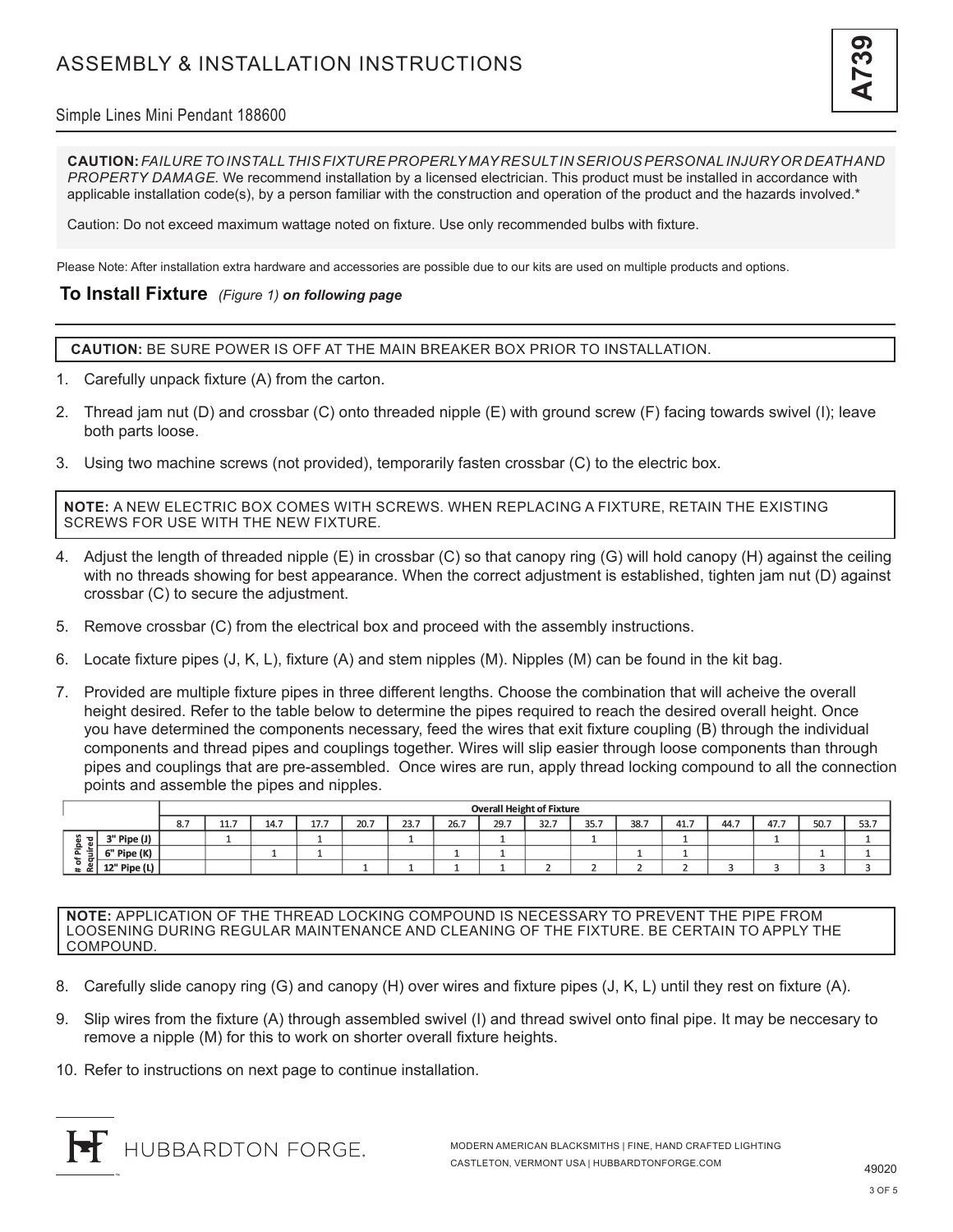#### Simple Lines Mini Pendant 188600

- 11. Using two machine screws (not provided), fasten crossbar (C) to the electric box.
- 12. Using suitable wire connectors (not provided) connect fixture wires to supply (white/ribbed to white and black/smooth to black). Attach a pigtail lead to crossbar ground screw (F). Hold canopy (H) close, connect all ground wires (bare copper or green to bare copper or green).

**CAUTION:** MAKE SURE WIRE CONNECTORS ARE TWISTED ON SECURELY, AND NO BARE WIRE IS EXPOSED.

13. Slide canopy (H) against ceiling, and secure with canopy ring (G).

**CAUTION:** BE SURE NO WIRES ARE PINCHED BETWEEN CANOPY (H) AND THE CEILING.

14. Refer to instructions on the following page to install glass.





HUBBARDTON FORGE.

MODERN AMERICAN BLACKSMITHS | FINE, HAND CRAFTED LIGHTING CASTLETON, VERMONT USA | HUBBARDTONFORGE.COM 49020